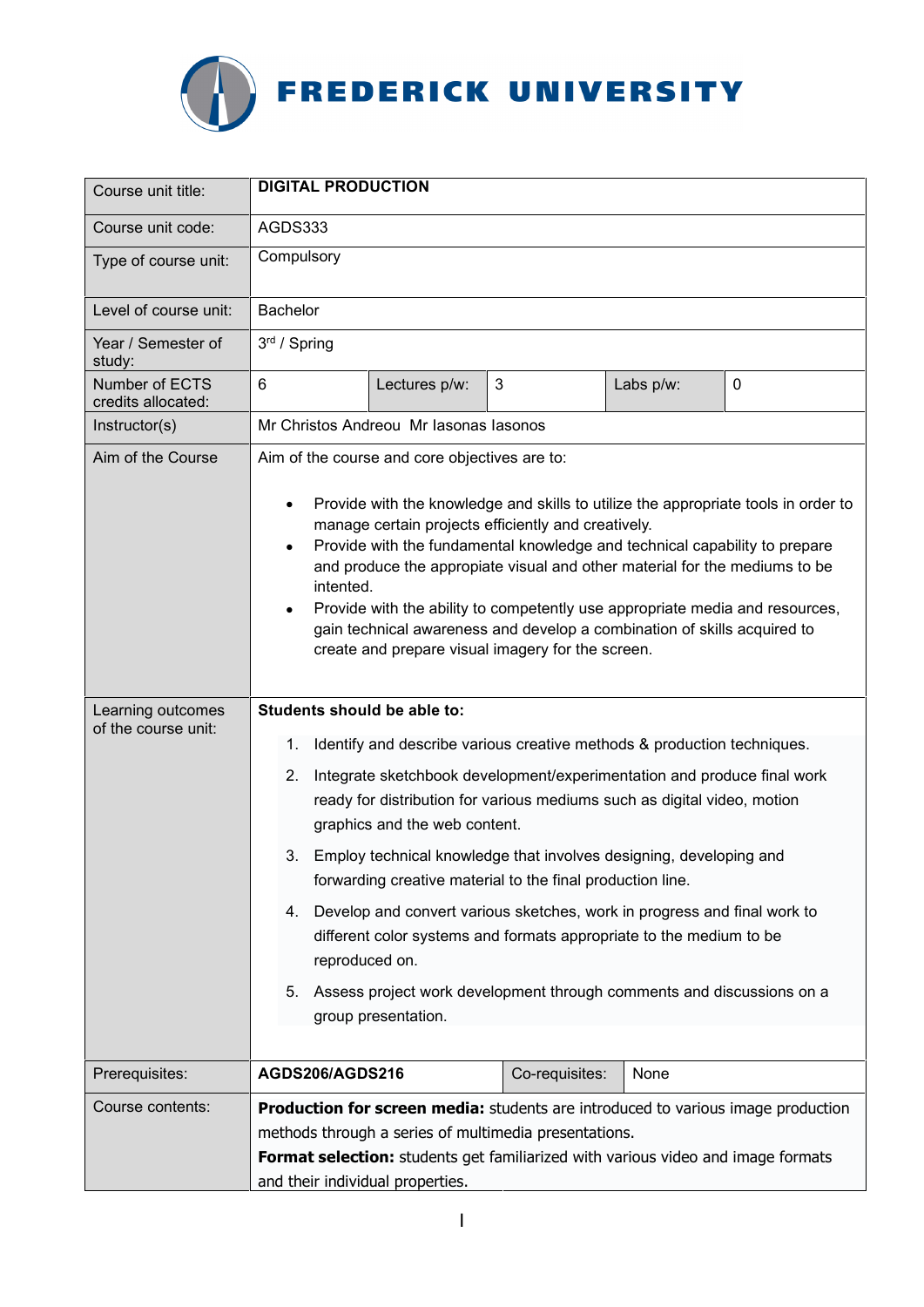|                                                         | Production techniques: students explore production methods in various forms of<br>visual practice and learn how to develop, produce or transform media for screen based<br>applications                                                                                                                                   |  |
|---------------------------------------------------------|---------------------------------------------------------------------------------------------------------------------------------------------------------------------------------------------------------------------------------------------------------------------------------------------------------------------------|--|
| Recommended and/or required reading:                    |                                                                                                                                                                                                                                                                                                                           |  |
| Textbooks:                                              |                                                                                                                                                                                                                                                                                                                           |  |
| References:                                             | Visual contemporary references on magazines like: Etapes, Creative Review, IdN,<br>+design, Computer arts.                                                                                                                                                                                                                |  |
|                                                         | www.watchthetitles.com                                                                                                                                                                                                                                                                                                    |  |
|                                                         | Adobe Online Help tv.adobe.com                                                                                                                                                                                                                                                                                            |  |
|                                                         | www.creativecow.com                                                                                                                                                                                                                                                                                                       |  |
|                                                         | www.videocopilot.net                                                                                                                                                                                                                                                                                                      |  |
|                                                         | http://www.webbyawards.com                                                                                                                                                                                                                                                                                                |  |
|                                                         | International website honoring excellence on the Internet including websites, interactive<br>advertising and online film and video.                                                                                                                                                                                       |  |
|                                                         | http://www.iacaward.org                                                                                                                                                                                                                                                                                                   |  |
|                                                         | Internet Advertising Competition (IAC) Awards that produced by the Web<br>Marketing Association to honor excellence in online advertising.                                                                                                                                                                                |  |
|                                                         | http://www.w3schools.com/                                                                                                                                                                                                                                                                                                 |  |
| Planned learning<br>activities and<br>teaching methods: | Illustrated lectures, practical workshops, exercise, and group critiques. Student<br>centered practical work, personal research, realization and manipulation in project<br>work. Rendering workshops and studio based facilities. Visual research and<br>reading/viewing list. Library guide and slide/video screenings. |  |
| Assessment<br>methods and criteria:                     | $-20%$<br>Knowledge and Understanding<br>$\bullet$                                                                                                                                                                                                                                                                        |  |
|                                                         | Research and Analytical Skills<br>- 20%<br>$\bullet$                                                                                                                                                                                                                                                                      |  |
|                                                         | Production competency and solution - 40%                                                                                                                                                                                                                                                                                  |  |
|                                                         | Presentation and Communication<br>$-20%$                                                                                                                                                                                                                                                                                  |  |
| Language of<br>instruction:                             | English                                                                                                                                                                                                                                                                                                                   |  |
| Work placement(s):                                      | N <sub>o</sub>                                                                                                                                                                                                                                                                                                            |  |

| Laboratory           |                                                                                  |  |
|----------------------|----------------------------------------------------------------------------------|--|
| Laboratory contents: | <b>Introduction of HTML and CSS Basics</b>                                       |  |
|                      | Introduction to Web design and Development process and principles using HTML and |  |
|                      | CSS.                                                                             |  |
|                      | <b>Introduction to responsive design</b>                                         |  |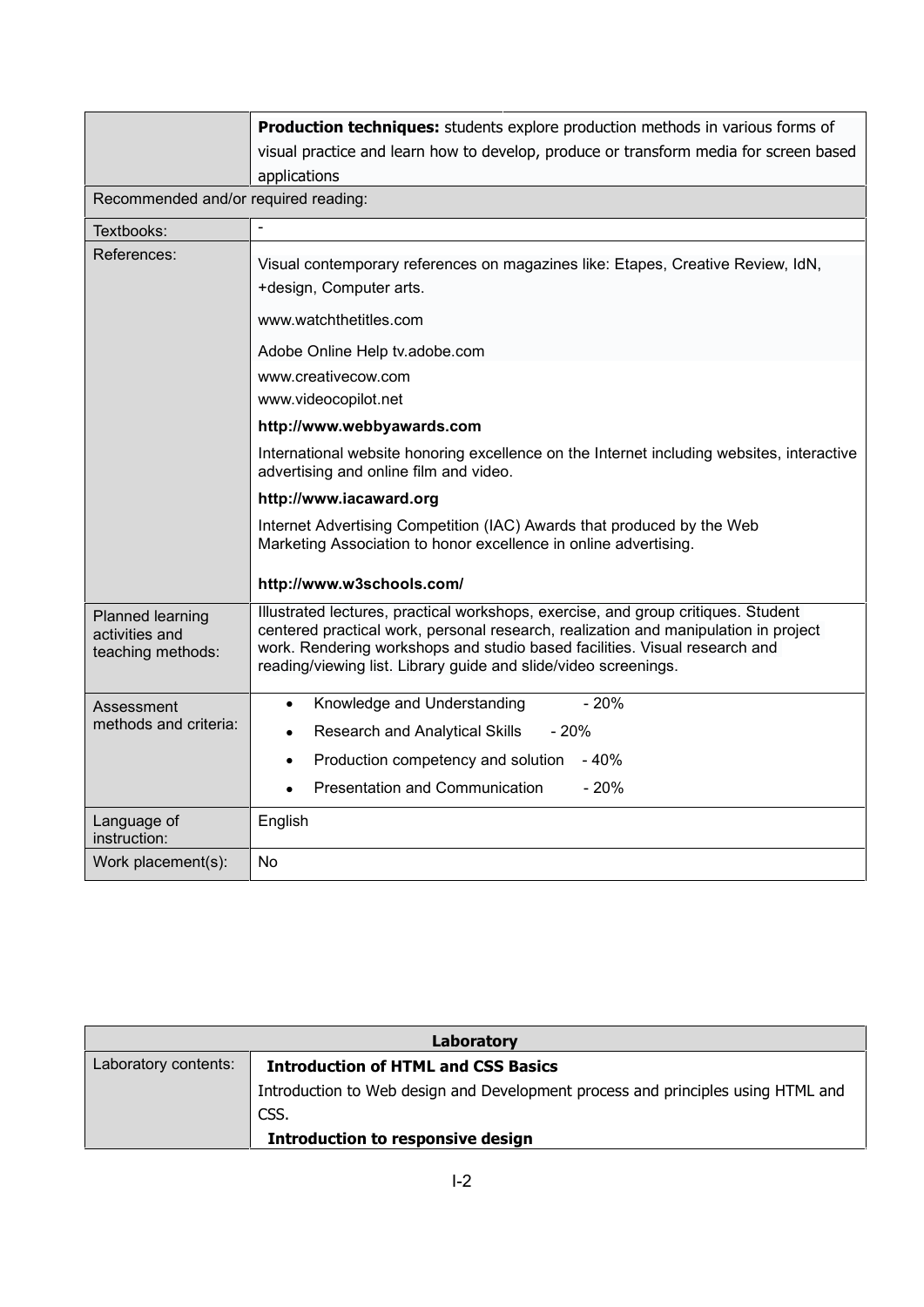|                                      | Introduction to implementing and designing a responsive website that scales and<br>changes layout depending on the screen size using the bootstrap framework (and<br>WordPress Framework)<br><b>Introduction to WordPress framework</b><br>Introduction on WordPress framework, installation, usage, plugin integration and<br>theme modification. |
|--------------------------------------|----------------------------------------------------------------------------------------------------------------------------------------------------------------------------------------------------------------------------------------------------------------------------------------------------------------------------------------------------|
| Recommended and/or required reading: |                                                                                                                                                                                                                                                                                                                                                    |
| Textbooks:                           |                                                                                                                                                                                                                                                                                                                                                    |
| References:                          | http://www.w3schools.com/                                                                                                                                                                                                                                                                                                                          |
|                                      | https://getbootstrap.com/                                                                                                                                                                                                                                                                                                                          |
|                                      | https://wordpress.org/download/                                                                                                                                                                                                                                                                                                                    |
|                                      | https://www.apachefriends.org/index.html                                                                                                                                                                                                                                                                                                           |
|                                      | https://www.mamp.info/en/downloads/                                                                                                                                                                                                                                                                                                                |
|                                      | https://www.tutorialspoint.com/wordpress/                                                                                                                                                                                                                                                                                                          |
| Language of<br>instruction:          | English                                                                                                                                                                                                                                                                                                                                            |
| Week 1                               | <b>HTML Introduction</b>                                                                                                                                                                                                                                                                                                                           |
|                                      | What is HTML<br>$\bullet$                                                                                                                                                                                                                                                                                                                          |
|                                      | <b>HTML Syntax</b>                                                                                                                                                                                                                                                                                                                                 |
|                                      | Page Structure<br>$\bullet$                                                                                                                                                                                                                                                                                                                        |
|                                      | HTML Elements, HTML Styles                                                                                                                                                                                                                                                                                                                         |
| Week 2                               | HTML and CCS Introduction                                                                                                                                                                                                                                                                                                                          |
|                                      | What is CSS                                                                                                                                                                                                                                                                                                                                        |
|                                      | <b>CSS Syntax</b>                                                                                                                                                                                                                                                                                                                                  |
|                                      | ID and Class Attribute<br>$\bullet$                                                                                                                                                                                                                                                                                                                |
|                                      | Tables, Lists, Menus                                                                                                                                                                                                                                                                                                                               |
| Week 3<br>Week 4                     | Introduction to Bootstrap CSS and the reasons why to use Bootstrap                                                                                                                                                                                                                                                                                 |
|                                      | <b>Introduction to WordPress</b>                                                                                                                                                                                                                                                                                                                   |
|                                      | What is CMS<br>$\bullet$                                                                                                                                                                                                                                                                                                                           |
|                                      | Advantages & Disadvantages of using WordPress                                                                                                                                                                                                                                                                                                      |
|                                      | <b>WordPress Installation</b>                                                                                                                                                                                                                                                                                                                      |
|                                      | WordPress first look                                                                                                                                                                                                                                                                                                                               |
| Week 5                               | <b>WordPress Basics I</b>                                                                                                                                                                                                                                                                                                                          |
|                                      | Categories                                                                                                                                                                                                                                                                                                                                         |
|                                      | Posts<br>Pages                                                                                                                                                                                                                                                                                                                                     |
| Week 6                               | Laboratory Exercise 1                                                                                                                                                                                                                                                                                                                              |
| Week 7                               | <b>WordPress Basics II</b>                                                                                                                                                                                                                                                                                                                         |
|                                      | Media Library                                                                                                                                                                                                                                                                                                                                      |
|                                      | Themes                                                                                                                                                                                                                                                                                                                                             |
|                                      | Plugins<br>$\bullet$                                                                                                                                                                                                                                                                                                                               |